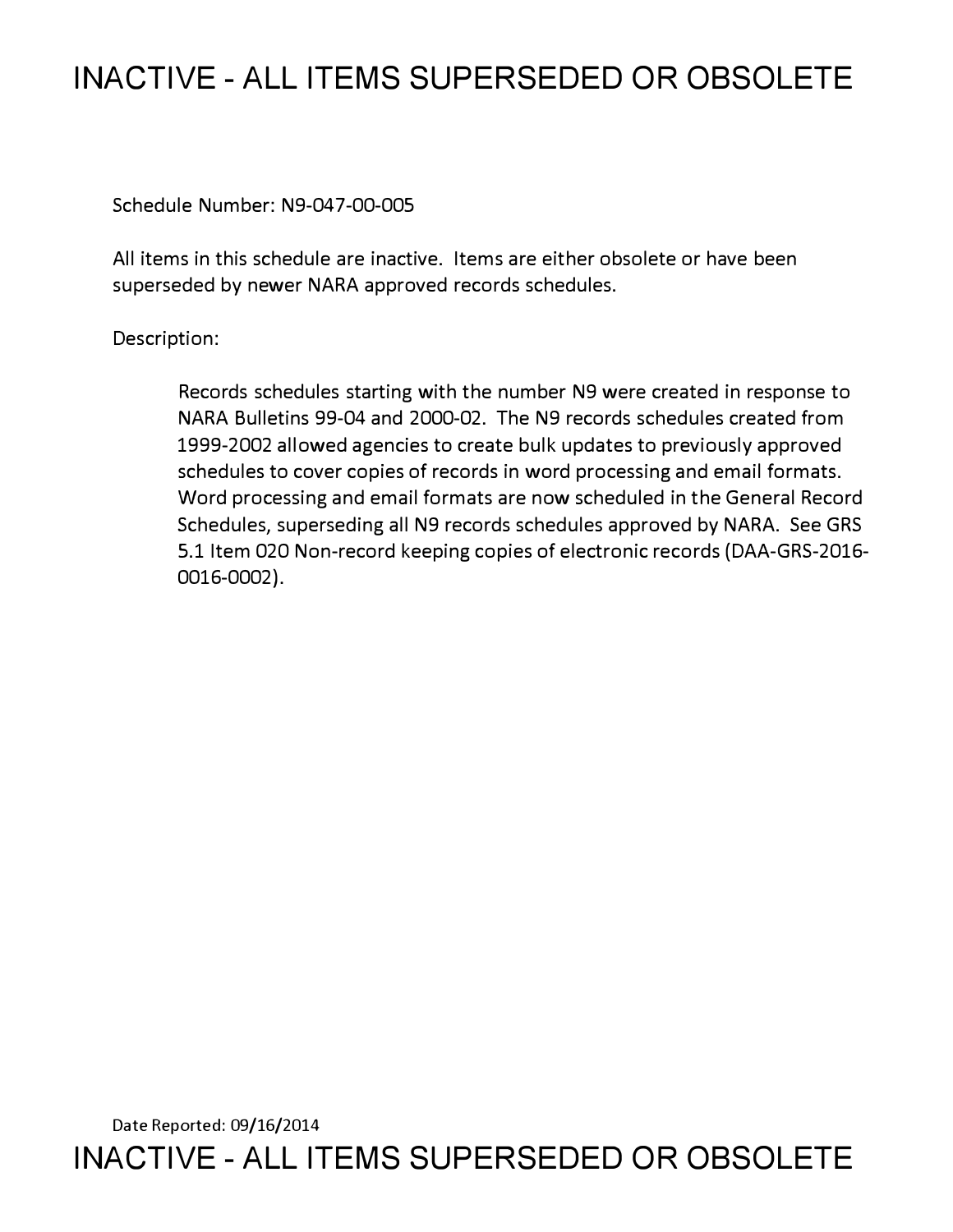| <b>REQUEST FOR RECORDS DISPOSITION AUTHORITY</b>                                                |                                                                                                      |                                                                                                                                                                                                                                                                                                                                                                                                                                                                                 | <b>JOB NUMBER</b><br>N9-47-00-05 |                                                                                                                                                                                                                               |                                           |
|-------------------------------------------------------------------------------------------------|------------------------------------------------------------------------------------------------------|---------------------------------------------------------------------------------------------------------------------------------------------------------------------------------------------------------------------------------------------------------------------------------------------------------------------------------------------------------------------------------------------------------------------------------------------------------------------------------|----------------------------------|-------------------------------------------------------------------------------------------------------------------------------------------------------------------------------------------------------------------------------|-------------------------------------------|
| NATIONAL ARCHIVES & RECORDS ADMINISTRATION<br>To                                                |                                                                                                      |                                                                                                                                                                                                                                                                                                                                                                                                                                                                                 | Have received                    |                                                                                                                                                                                                                               |                                           |
| 8601 ADELPHI ROAD COLLEGE PARK, MD 20740-6001<br>FROM (Agency or establishment)<br>$\mathbf{1}$ |                                                                                                      |                                                                                                                                                                                                                                                                                                                                                                                                                                                                                 | <b>NOTIFICATION TO AGENCY</b>    |                                                                                                                                                                                                                               |                                           |
| <b>Social Security Administration</b>                                                           |                                                                                                      |                                                                                                                                                                                                                                                                                                                                                                                                                                                                                 |                                  |                                                                                                                                                                                                                               |                                           |
| <b>MAJOR SUBDIVISION</b><br>$\overline{2}$<br><b>MINOR SUBDIVISION</b><br>$\overline{3}$        |                                                                                                      |                                                                                                                                                                                                                                                                                                                                                                                                                                                                                 |                                  | In accordance with the provisions of $44 \cup S \cup C$ 3303a, the<br>disposition request, including amendments, is approved<br>except for items that may be marked "disposition not<br>approved" or "withdrawn" in column 10 |                                           |
| NAME OF PERSON WITH WHOM TO<br>4                                                                |                                                                                                      | <b>TELEPHONE NUMBER</b><br>5                                                                                                                                                                                                                                                                                                                                                                                                                                                    | <b>DATE</b>                      | ARCHAVIST OF THE UNITED STATES                                                                                                                                                                                                |                                           |
| <b>CONFER</b><br><b>Stanley Nusenko</b>                                                         |                                                                                                      | 410/965-8987                                                                                                                                                                                                                                                                                                                                                                                                                                                                    | $58 - 00/4$                      |                                                                                                                                                                                                                               |                                           |
|                                                                                                 |                                                                                                      | FAX 410/966-1704                                                                                                                                                                                                                                                                                                                                                                                                                                                                |                                  |                                                                                                                                                                                                                               |                                           |
| <b>AGENCY CERTIFICATION</b><br>6                                                                |                                                                                                      | I hereby certify that I am authorized to act for this agency in matters pertaining to the disposition of its records and that the<br>records proposed for disposal on the attached ________ page(s) are not needed now for the business for this agency or will not be<br>needed after the retention periods specified, and that written concurrence from the General Accounting Office, under the<br>provisions of Title 8 of the GAO Manual for Guidance of Federal Agencies, |                                  |                                                                                                                                                                                                                               |                                           |
| $\mathbb{R}$ is not required<br>$\Box$ is attached, or                                          |                                                                                                      |                                                                                                                                                                                                                                                                                                                                                                                                                                                                                 | has been requested               |                                                                                                                                                                                                                               |                                           |
| SIGNATURE OF AGENCY REPRESENTATIVE<br><b>DATE</b>                                               |                                                                                                      |                                                                                                                                                                                                                                                                                                                                                                                                                                                                                 |                                  | TITLE                                                                                                                                                                                                                         |                                           |
| 11/23/99<br>Frank T. Colp                                                                       |                                                                                                      |                                                                                                                                                                                                                                                                                                                                                                                                                                                                                 | SSA Records Officer              |                                                                                                                                                                                                                               |                                           |
| 7 ITEM NO                                                                                       | 8 DESCRIPTION OF ITEM AND PROPOSED DISPOSITION                                                       |                                                                                                                                                                                                                                                                                                                                                                                                                                                                                 |                                  | 9 GRS OR<br>SUPERSEDED JOB<br><b>CITATION</b>                                                                                                                                                                                 | <b>10 ACTION TAKEN</b><br>(NARA USE ONLY) |
|                                                                                                 | <b>Financial Management Files</b><br>(See attached submission in response to<br>NARA Bulletin 99-04) |                                                                                                                                                                                                                                                                                                                                                                                                                                                                                 |                                  |                                                                                                                                                                                                                               |                                           |

 $\Delta \phi$  and the second contribution of the second contribution  $\Delta \phi$ 

 $\ddot{\phantom{a}}$ 

 $\overline{\phantom{a}}$ 

 $\sim$   $\sim$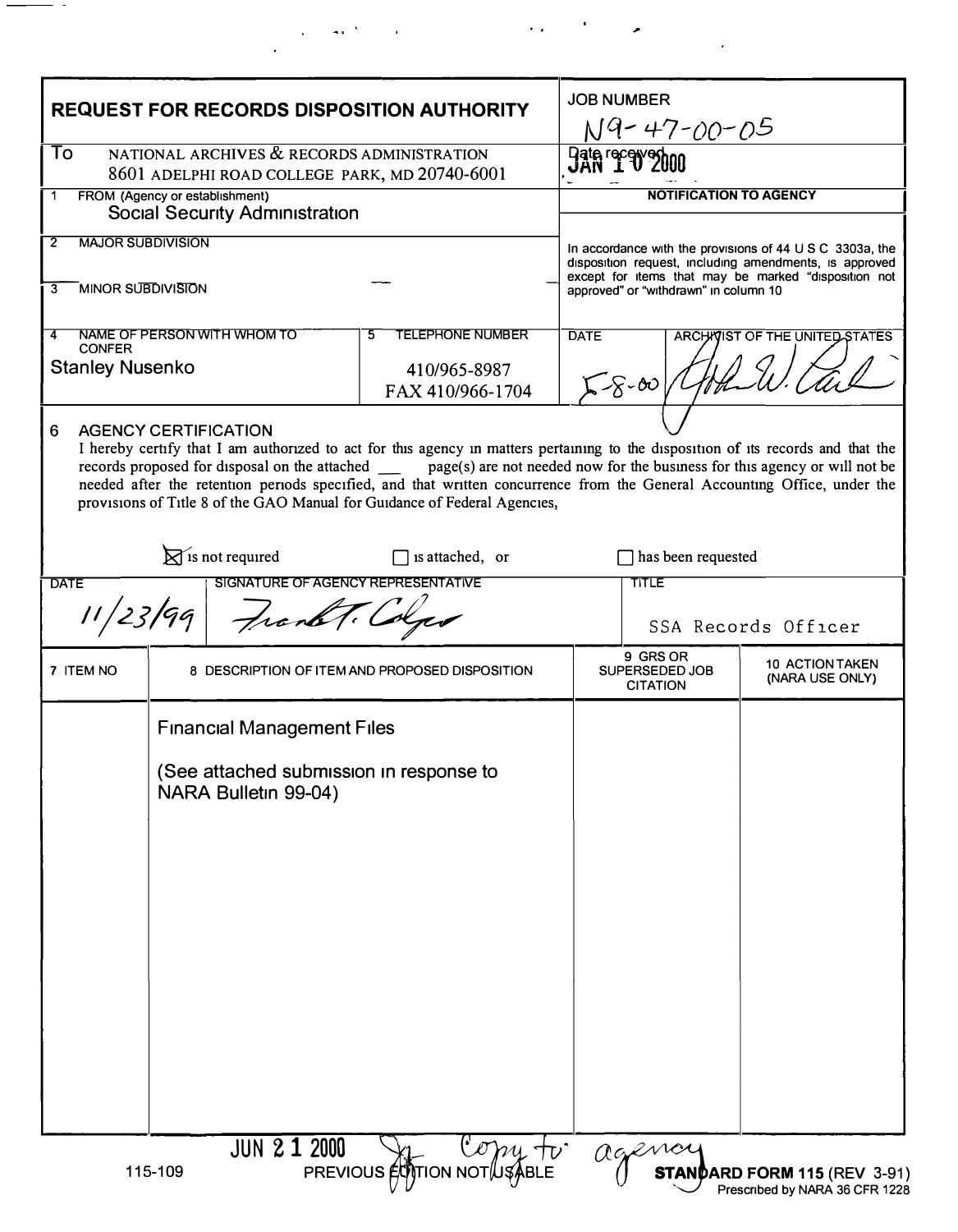## MODEL II FINAL

### OFFICE OF PUBLICATIONS AND LOGISTICS MANAGEMENT SOCIAL SECURITY ADMINISTRATION

#### FINANCIAL MANAGEMENT FILES

Records accumulated by FINANCIAL MANAGEMENT

 $\mathbb{R}^N$  . The set of  $\mathbb{R}^N$ 

a Electromc copies created on electromc mail and word processmg systems for all FINANCIAL MANAGEMENT FILES under the FIN file code for all series covered by NARA Disposition Job numbers  $[N1-47-81-13]$  (1 items, 1 temporary)

Disposition Delete after recordkeeping copy has been produced

b Electromc copies created on electromc mail and word processing systems for all BUDGET MANAGEMENT FILES under FIN file code for all senes covered by NARA Disposition Job numbers [NC1-47-81-13 (1)], [NC1-47-81-13 (1 a)], [NC1-47-81-13 (1 a 2)], [NCl-47-81-13 (1 a 1)], [NCl-47-81-13 (1 h (2))], [NCl-47-81-13 (1 1)], [NC1-47-81-13 (1 h 1)], [NC1-47-81-13 (1 h (2))], [NC1-47-81-13 (1 b)], [NC1-47-81-13 (1 c)], [NC1-47-81-13 (1 d)], [NC1-47-81-13 (1 e)], [NCl-47-81-13 (1 g)], [NCl-47-81-13 (1 j)], [NCl-47-81-13 (1 h (1))], [NCl-47-81-13 (1 h (2))], [NCl-47-81-13 (1 1)], [NCl-47-81-13 (1 1 (2))],  $[NC1-47-81-13(1)(1)]$ ,  $[NC1-47-81-13(1k)]$ ,  $[NC1-47-81-13(1k(1))]$ , [NCl-47-81-13 (I k (2))], [NCl-47-81-13 (1 l)],[NCl-47-81-13 (1 O)], [NCl-47-81-13 (1 0 (2))], [NCl-47-81-13 (1 0 (3))], [NCl-47-81-13 (2 a)], [NC1-47-81-13 (2 a (1))], [NC1-47-81-13 (2 a (1)(a))], [NC1-47-81-13 (2 a (2))], [NCl-47-81-13 (2 a (3))], [NCl-47-81-13 (2 b)], [NCl-47-81-13 (2 b (2)], [NCl-47-81-13 (2 b (l)(b)], [NCl-47-79-13 (2 b **(!)(a))],** [NCl-47-81-13 (2 a (l)(b)], and [NCl-47-81-13 (2 C)], (37 items, 37 temporary)

Disposition Delete after recordkeeping copy has been produced

c Electromc copies created on electromc mail and word processmg systems for all ACCOUNTING OPERATIONS under FIN file code for all series covered by NARA Disposition Job numbers [NCl-47-81-13 (4 h)], [NC174--258 (VII C l)], [Nfi1}74--258 (VII C 2)], [NCl-47-81-9 (IV E)], [NC1-47-81-9 (VIII D3)], and [NC1-47-81-9 (VIII D2)], (7 items, 6 temporary)

Disposition Delete after recordkeeping copy has been produced

d Electromc copies created on electromc mail and word processing systems for all TITLE XVI FINANCIAL RECORDS under FIN file code for all senes covered by NARA Disposition Job numbers [NC1-47-81-9 (V C) (1 items, 1 temporary)

Disposition Delete after recordkeeping copy has been produced

e Electromc copies created on electromc mail and word processmg systems for all TITLE II FINANCIAL RECORDS under FIN file code for all series covered by NARA Disposition Job number (NCl-47-81-7(1)], [NCl-47-81-7(2)], (NCl-47-81-7(3)], [NCl-47-81-7(4)], [NC 1-47-81-7 (5)], [NCl-47-81-7 (6)], [NCl-47-81-7 (7)], [NCl-47-81-7 (8)], [NCl-47-81-7 (9)], {NCl-47-81-7 (10)], (NCl-47-81-7 (11)], (NCl-47-81-7 (12 a 1) and [NCl-47-81-7 (12 a 2)] (13 items, 13 temporary)